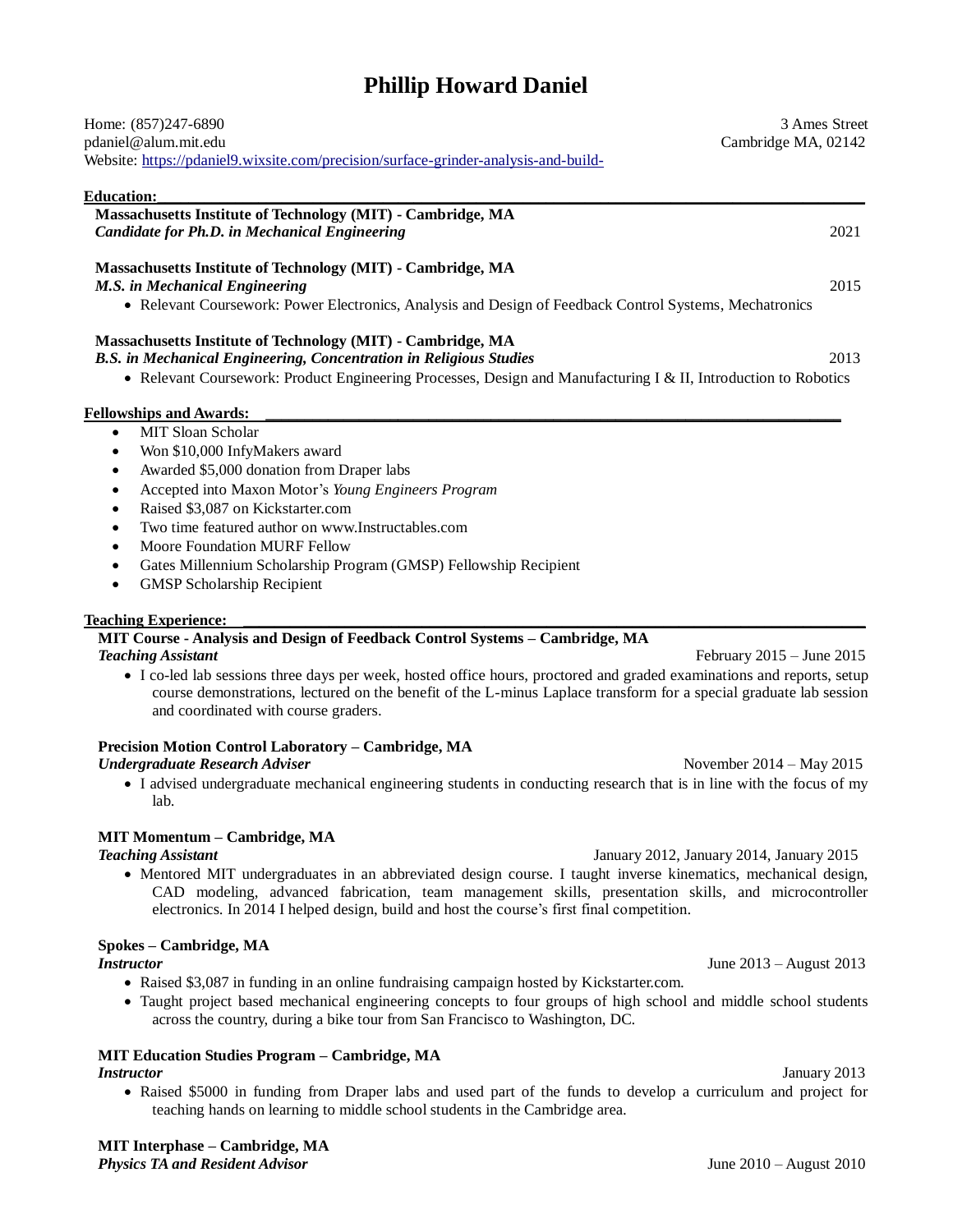Led recitation and office hours to teach Classical Mechanics to incoming freshman at MIT. I also served as a resident advisor to the students in their dormitory for both personal and academic matters.

### **Research Experience:**

#### **d'Arbeloff Laboratory for Information Systems and Technology - Cambridge, MA Research Assistant** September 2017- Current

Designing walking policies for supernumerary robotic limbs

# **Precision Motion Control Laboratory - Cambridge, MA**

- Designed and built a flexible hull undersea vehicle to study swimming efficiency.
- Submitted an M.S. thesis documenting the mechanical design and analysis of the system.

# **Biomimetic Robotics Laboratory - Cambridge, MA**

- Designed and fabricated a touch sensitive foot, using shape deposition manufacturing, which improved control by indicating contact with the ground.
- Designed and fabricated a mobile test stand for a quadruped robot's running tests.

# **NASA JPL - Los Angeles, CA**

# *Moore Foundation MURF Fellow June 2012- September 2012*

 Designed and fabricated a mechanism capable of adhering to smooth, curved surfaces using a NASA designed nanostructure.

# **MIT-SOS-Lab – Cambridge, MA**

Designed and fabricated a miniature heliostat as a tool to aid in illustrating the labs research.

## Publications and Presentations:

- Daniel, Phillip, Asada, Harry, "Stable Walking Policy for Wearable SuperLimbs Attached to a Human with Tuned Impedance," IEEE/RSJ International Conference on Intelligent Robots and Systems, 2020. Las Vegas, NV. 25-29 Oct 2020
- Daniel, Phillip, Church, Joseph, Trumper, David, "Actuation Schemes for Flexible Hull, Undersea Vehicles." 29<sup>th</sup> American Society for Precision Engineering Annual Meeting. MIT Precision Motion Control Lab. The Westin Boston Waterfront, Boston. 11 November 2014. Poster Presentation.
- Daniel, P., Church, J., Trumper, D. (2014). "Series Elastic Actuation for Underwater Robot Locomotion." *Proceedings of the 29th Annual Meeting*. Abstract accepted at 29th American Society for Precision Engineering Annual Meeting. The Westin Boston Waterfront, Boston. 11 November.
- Daniel, Phillip, Church, Joseph, Trumper, David, "Actuation Schemes for Flexible Hull, Undersea Vehicles." NIWeek 2014. MIT Precision Motion Control Lab. Austin Convention Center, Austin. 20 July 2014. Poster Presentation.
- Daniel, P., Parness, A., "End Effector Design and Fabrication for Multi-Surface Adhesion," *California Institute of Technology Undergraduate Research Journal*, Winter 2013, vol. 13, number 1
- Parness, A., Hilgendorf, T., Daniel, P., Frost, M., Kennedy, B., "Controllable ON-OFF Adhesion for Earth Orbit Grappling Applications," *IEEE Aerospace Conference*, Big Sky, Montana, 2-9 March 2013
- Southern California Conferences for Undergraduate Research Presenter (SCCUR), "End Effector Design and Fabrication for Multi-Surface Adhesion," November 2012
- Daniel, P., Slocum, A., *"The Design and Fabrication of a Passive and Continuously Repositionable Joint,"* Thesis. MIT, 2013. Cambridge: MIT, 2013. Print.

# **Related Professional Experience:**<br>Markforged – Cambridge, MA

## *Senior Mechanical Engineer*

- Designed and implemented a thermal test to identify a design flaw that lead to faulty hardware and would have delayed a product launch
- Designed and implemented an instrument to measure the real-time force on extruded plastic during a print. Instrument used to fine-tune printing parameters, validate filament material options, automate materials testing, and validate print-head nozzle geometry
- Designed and implemented fixtures to test and calibrate customer facing components
- Designed a part for injection molding and oversaw the production the mold
- Directed suppliers to produce machined and sheet metal parts based on my toleranced drawings and CAD data.

*Research Assistant* September 2013- September 2015

*Undergraduate Researcher*October 2011-December 2012

*Undergraduate Researcher Undergraduate Researcher November 2011-September 2012* 

September 2015-September 2017